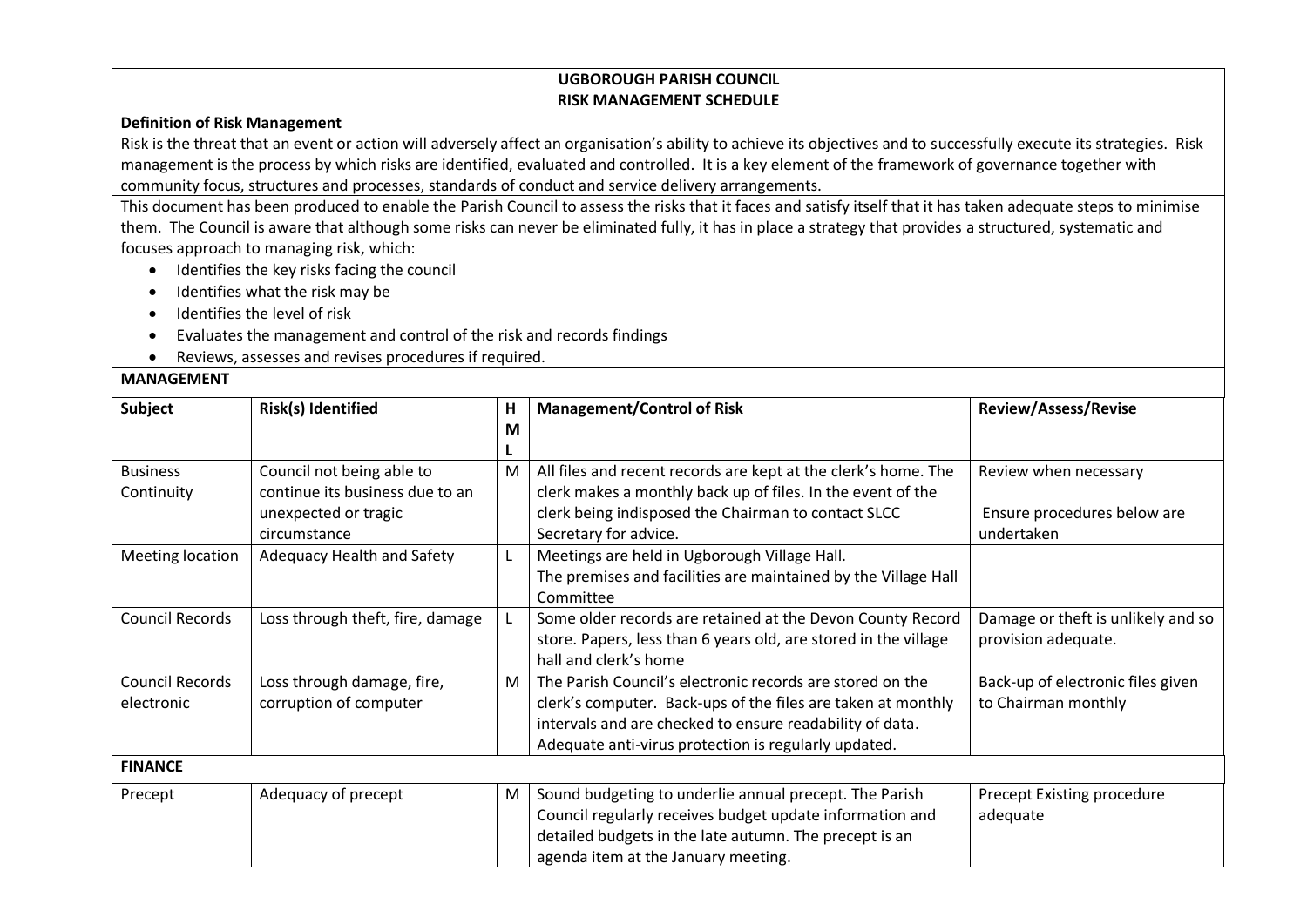| Insurance                 | Adequacy                         |   | An annual review is undertaken of all insurance                  | Existing procedure adequate        |
|---------------------------|----------------------------------|---|------------------------------------------------------------------|------------------------------------|
|                           | Cost                             |   | arrangements in place. Employers Liability, Public Liability     | Review provision and compliance    |
|                           | Compliance                       |   | and Fidelity Guarantee are a statutory requirement               | annually                           |
|                           | <b>Fidelity Guarantee</b>        | M |                                                                  |                                    |
| <b>Banking</b>            | Inadequate checks                | L | The Council has Financial Regulations which set out the          | Existing procedures adequate.      |
|                           |                                  |   | requirements for banking, cheques and reconciliation of          | Review Financial Regulations as    |
|                           |                                  |   | accounts                                                         | necessary                          |
| Cash                      | Loss through theft or dishonesty |   | The Council has no petty cash or float. Transactions are         | Existing procedures adequate       |
|                           |                                  |   | made or paid by cheque                                           |                                    |
| <b>Financial controls</b> | Inadequate checks                |   | Monthly reconciliation checked by Parish Council. Three          | Existing procedures adequate       |
| and records               |                                  |   | signatories on cheques. Internal and external audit. Any         |                                    |
|                           |                                  |   | payments must be resolved and clearly minuted.                   |                                    |
| Freedom of                | <b>Policy Provision</b>          | L | The Council has a model publication scheme for Local             | Monitor and report any impacts     |
| <b>Information Act</b>    |                                  | M | Councils in place. There have been no requests for               | made under Freedom of              |
|                           |                                  |   | information to date.                                             | <b>Information Act</b>             |
| Clerk                     | Loss of qualified clerk          | M | Funding for training for the Cilca qualification in the event of | Include in financial statement     |
|                           |                                  |   | the clerk resigning                                              | when setting budget and precept.   |
|                           | Fraud                            |   | Meet Fidelity Guarantee insurance requirements                   | Maintain up to date reference      |
|                           |                                  |   | Clerk should be provided with relevant training, reference       | material                           |
|                           | Actions undertaken               |   | material, access to assistance & legal advice                    | Monitor working conditions and     |
|                           |                                  |   | <b>Internal Auditor check</b>                                    | hours of work                      |
|                           | Salary paid incorrectly          |   |                                                                  |                                    |
| <b>Election Costs</b>     | Risk of election cost            | M | Risk is higher in an election year. There are no measures        | Include in financial statement     |
|                           |                                  |   | which can be adopted to minimise risk of having a contested      | when setting precept               |
|                           |                                  |   | election.                                                        |                                    |
| <b>VAT</b>                | Re-claiming/charging             | L | The Council has financial regulations which set out the          | Existing procedures adequate       |
|                           |                                  |   | requirements                                                     |                                    |
| Annual return             | Not submitted within time limits |   | Annual return is completed and signed by the Council,            | Existing procedures adequate       |
|                           |                                  |   | submitted to the Internal Auditor for completion and             |                                    |
|                           |                                  |   | signing, then checked and sent on to the External Auditor        |                                    |
|                           |                                  |   | within time limit                                                |                                    |
| <b>ASSETS</b>             |                                  |   |                                                                  |                                    |
| <b>Street Furniture</b>   | Loss or Damage                   |   | Parish Council street furniture is listed in the Asset Register. | Existing procedure adequate        |
| & burial ground           | Risk/damage to third party       |   | Review of assets undertaken periodically, but at least           |                                    |
|                           | property                         |   | annually for Insurance provision and maintenance.                | Ensure inspections are carried out |
|                           |                                  |   | Monthly regular inspection of noticeboards when displaying       |                                    |
|                           |                                  |   | Notices for meetings                                             |                                    |
|                           |                                  |   | All repairs and relevant expenditure for these are actioned in   |                                    |
|                           |                                  |   | accordance with correct procedures                               |                                    |
|                           |                                  |   |                                                                  |                                    |